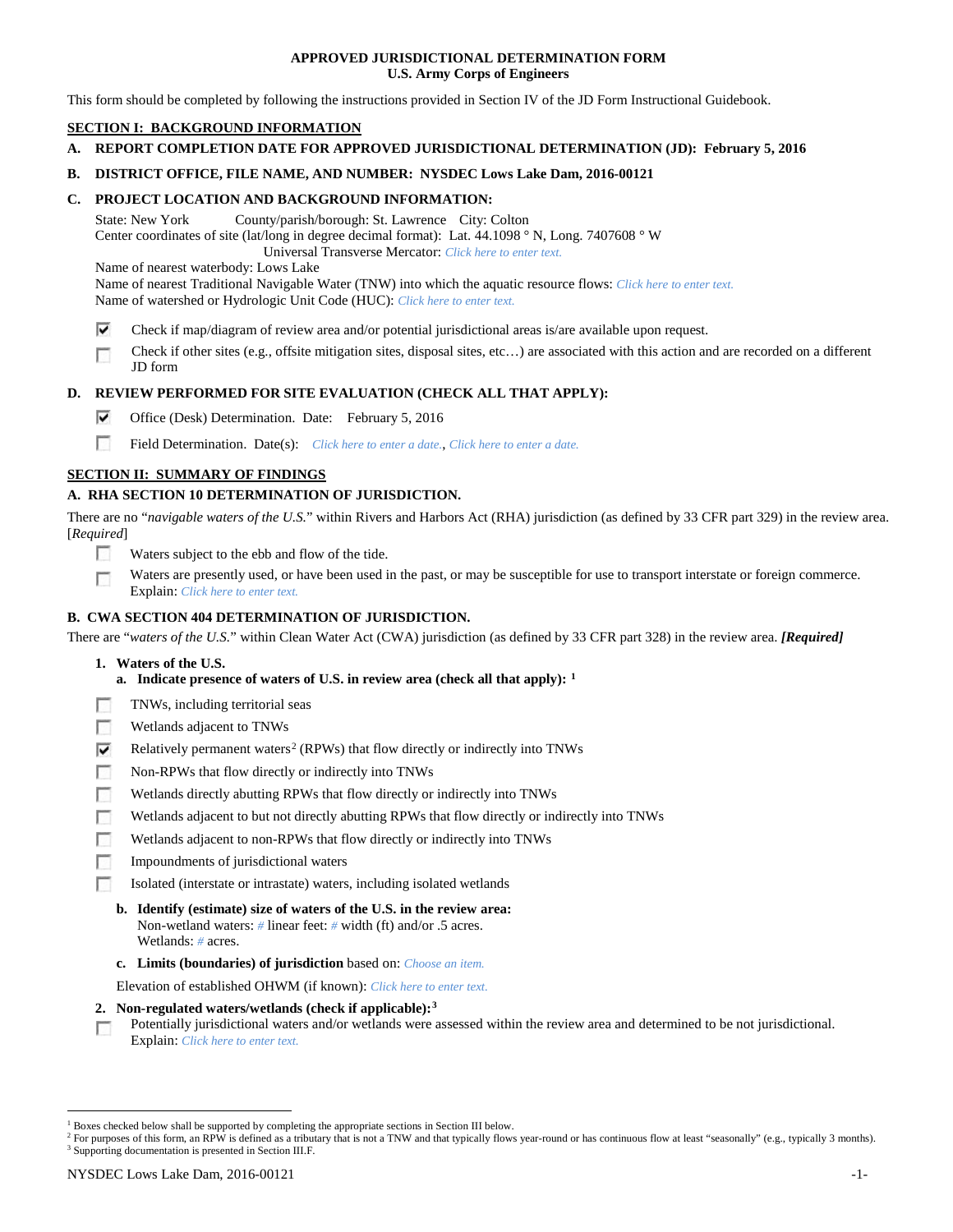# **SECTION III: CWA ANALYSIS**

### **A. TNWs AND WETLANDS ADJACENT TO TNWs**

**The agencies will assert jurisdiction over TNWs and wetlands adjacent to TNWs. If the aquatic resource is a TNW, complete Section III.A.1 and Section III.D.1. only; if the aquatic resource is a wetland adjacent to a TNW, complete Sections III.A.1 and 2 and Section III.D.1.; otherwise, see Section III.B below**.

- **1. TNW**  Identify TNW: *Click here to enter text.*
	- Summarize rationale supporting determination: *Click here to enter text.*
- **2. Wetland adjacent to TNW** Summarize rationale supporting conclusion that wetland is "adjacent": *Click here to enter text.*

## **B. CHARACTERISTICS OF TRIBUTARY (THAT IS NOT A TNW) AND ITS ADJACENT WETLANDS (IF ANY):**

**This section summarizes information regarding characteristics of the tributary and its adjacent wetlands, if any, and it helps determine whether or not the standards for jurisdiction established under Rapanos have been met.** 

**The agencies will assert jurisdiction over non-navigable tributaries of TNWs where the tributaries are "relatively permanent waters" (RPWs), i.e. tributaries that typically flow year-round or have continuous flow at least seasonally (e.g., typically 3 months). A wetland that directly abuts an RPW is also jurisdictional. If the aquatic resource is not a TNW, but has year-round (perennial) flow, skip to Section III.D.2. If the aquatic resource is a wetland directly abutting a tributary with perennial flow, skip to Section III.D.4.**

**A wetland that is adjacent to but that does not directly abut an RPW requires a significant nexus evaluation. Corps districts and EPA regions will include in the record any available information that documents the existence of a significant nexus between a relatively permanent tributary that is not perennial (and its adjacent wetlands if any) and a traditional navigable water, even though a significant nexus finding is not required as a matter of law.**

**If the waterbody[4](#page-1-0) is not an RPW, or a wetland directly abutting an RPW, a JD will require additional data to determine if the waterbody has a significant nexus with a TNW. If the tributary has adjacent wetlands, the significant nexus evaluation must consider the tributary in combination with all of its adjacent wetlands. This significant nexus evaluation that combines, for analytical purposes, the tributary and all of its adjacent wetlands is used whether the review area identified in the JD request is the tributary, or its adjacent wetlands, or both. If the JD covers a tributary with adjacent wetlands, complete Section III.B.1 for the tributary, Section III.B.2 for any onsite wetlands, and Section III.B.3 for all wetlands adjacent to that tributary, both onsite and offsite. The determination whether a significant nexus exists is determined in Section III.C below.**

**1. Characteristics of non-TNWs that flow directly or indirectly into TNW**

**(i) General Area Conditions:**

Watershed size: *# Choose an item.* Drainage area: *# Choose an item.*

Average annual rainfall: *#* inches Average annual snowfall: *#* inches

### **(ii) Physical Characteristics:**

- (a) Relationship with TNW:
	- Tributary flows directly into TNW.

n Tributary flows through *Choose an item.* tributaries before entering TNW.

Project waters are *Choose an item.* river miles from TNW. Project waters are *Choose an item.* river miles from RPW. Project waters are *Choose an item.* aerial (straight) miles from TNW. Project waters are *Choose an item.* aerial (straight) miles from RPW. Project waters cross or serve as state boundaries. Explain: *Click here to enter text.*

Identify flow route to TNW[5:](#page-1-1) *Click here to enter text.* Tributary stream order, if known: *Click here to enter text.*

(b) General Tributary Characteristics (check all that apply):

**Tributary** is: Natural

- Artificial (man-made). Explain: *Click here to enter text.*
- Manipulated (man-altered). Explain: *Click here to enter text.*

<span id="page-1-1"></span><span id="page-1-0"></span><sup>&</sup>lt;sup>4</sup> Note that the Instructional Guidebook contains additional information regarding swales, ditches, washes, and erosional features generally and in the arid West. <sup>5</sup> Flow route can be described by identifying, e.g., tributary a, which flows through the review area, to flow into tributary b, which then flows into TNW.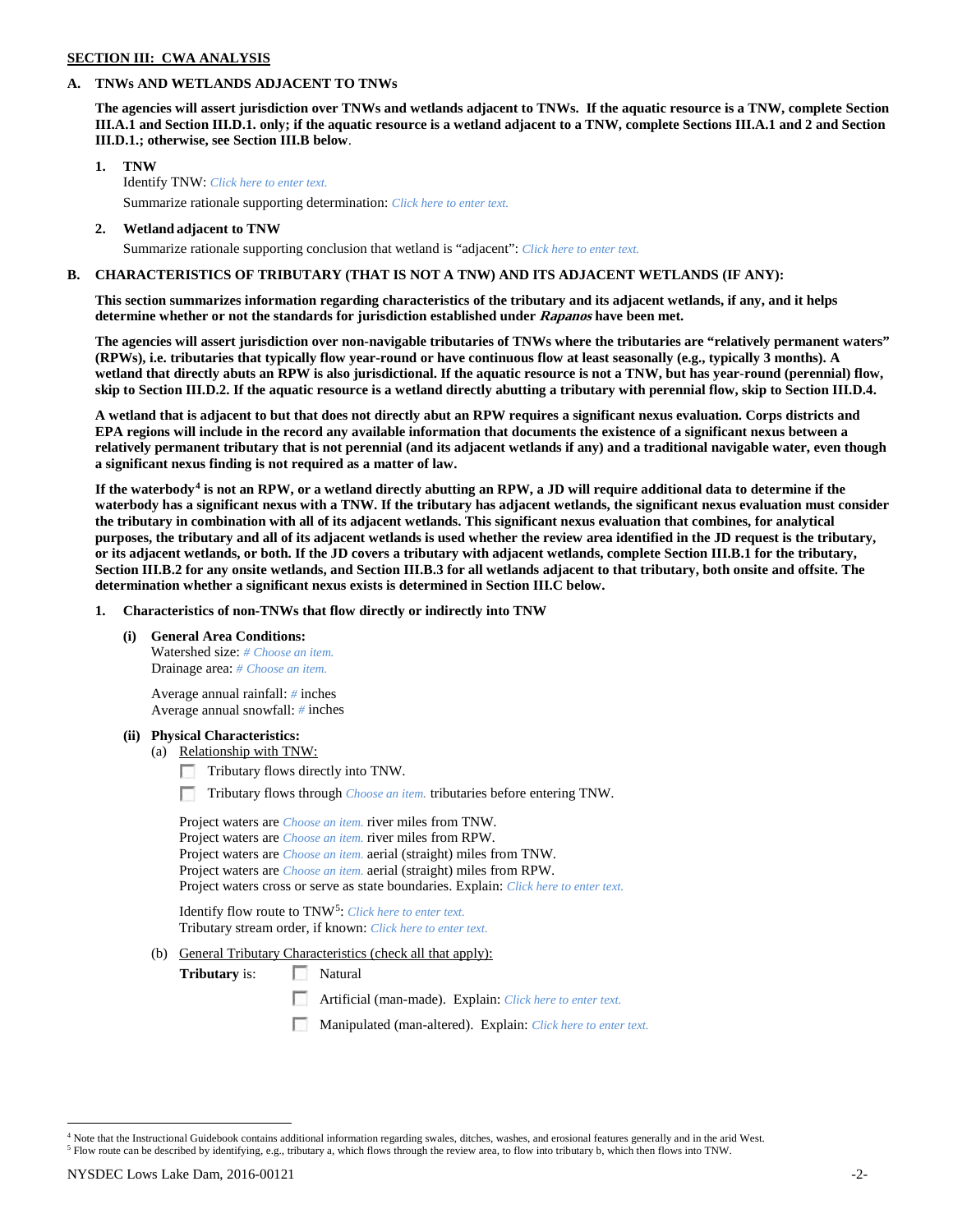|                                                                                                                                                                                        |                                                                                                                       |       | <b>Tributary</b> properties with respect to top of bank (estimate):<br>Average width: # feet<br>Average depth: # feet<br>Average side slopes: Choose an item.                                                     |     |                                                     |                      |                                                |  |                                                                                                                                     |
|----------------------------------------------------------------------------------------------------------------------------------------------------------------------------------------|-----------------------------------------------------------------------------------------------------------------------|-------|-------------------------------------------------------------------------------------------------------------------------------------------------------------------------------------------------------------------|-----|-----------------------------------------------------|----------------------|------------------------------------------------|--|-------------------------------------------------------------------------------------------------------------------------------------|
|                                                                                                                                                                                        |                                                                                                                       |       | Primary tributary substrate composition (check all that apply):                                                                                                                                                   |     |                                                     |                      |                                                |  |                                                                                                                                     |
|                                                                                                                                                                                        |                                                                                                                       |       | Silts                                                                                                                                                                                                             |     | Sands                                               |                      |                                                |  | Concrete                                                                                                                            |
|                                                                                                                                                                                        |                                                                                                                       |       | Cobbles                                                                                                                                                                                                           |     | Gravel                                              |                      |                                                |  | Muck                                                                                                                                |
|                                                                                                                                                                                        |                                                                                                                       |       | Bedrock                                                                                                                                                                                                           | LS. | Vegetation. Type/% cover: Click here to enter text. |                      |                                                |  |                                                                                                                                     |
|                                                                                                                                                                                        |                                                                                                                       |       | Other. Explain: Click here to enter text.                                                                                                                                                                         |     |                                                     |                      |                                                |  |                                                                                                                                     |
|                                                                                                                                                                                        | (c)                                                                                                                   | Flow: | Presence of run/riffle/pool complexes. Explain: Click here to enter text.<br>Tributary geometry: Choose an item.<br>Tributary gradient (approximate average slope): #%<br>Tributary provides for: Choose an item. |     |                                                     |                      |                                                |  | Tributary condition/stability [e.g., highly eroding, sloughing banks]. Explain: Click here to enter text.                           |
|                                                                                                                                                                                        |                                                                                                                       |       | Estimate average number of flow events in review area/year: Choose an item.<br>Describe flow regime: Click here to enter text.<br>Other information on duration and volume: Click here to enter text.             |     |                                                     |                      |                                                |  |                                                                                                                                     |
|                                                                                                                                                                                        |                                                                                                                       |       | <b>Surface flow is:</b> Choose an item. <b>Characteristics:</b> Click here to enter text.                                                                                                                         |     |                                                     |                      |                                                |  |                                                                                                                                     |
|                                                                                                                                                                                        |                                                                                                                       |       | Subsurface flow: Choose an item. Explain findings: Click here to enter text.<br>Dye (or other) test performed: Click here to enter text.                                                                          |     |                                                     |                      |                                                |  |                                                                                                                                     |
|                                                                                                                                                                                        | Tributary has (check all that apply):<br>Bed and banks<br>$\Box$ OHWM <sup>6</sup> (check all indicators that apply): |       |                                                                                                                                                                                                                   |     |                                                     |                      |                                                |  |                                                                                                                                     |
|                                                                                                                                                                                        |                                                                                                                       |       | $\Box$ clear, natural line impressed on the bank $\Box$                                                                                                                                                           |     |                                                     |                      |                                                |  | the presence of litter and debris                                                                                                   |
|                                                                                                                                                                                        |                                                                                                                       |       | changes in the character of soil<br><b>1000</b>                                                                                                                                                                   |     |                                                     | <b>ISBN</b>          |                                                |  | destruction of terrestrial vegetation                                                                                               |
|                                                                                                                                                                                        |                                                                                                                       |       | shelving<br>L.                                                                                                                                                                                                    |     | vegetation matted down, bent, or absent             | L.<br><b>In the </b> | the presence of wrack line<br>sediment sorting |  |                                                                                                                                     |
|                                                                                                                                                                                        |                                                                                                                       |       | leaf litter disturbed or washed away                                                                                                                                                                              |     |                                                     | F 1                  | scour                                          |  |                                                                                                                                     |
|                                                                                                                                                                                        |                                                                                                                       |       | sediment deposition                                                                                                                                                                                               |     |                                                     | ш                    |                                                |  | multiple observed or predicted flow events                                                                                          |
|                                                                                                                                                                                        |                                                                                                                       |       | water staining                                                                                                                                                                                                    |     |                                                     |                      |                                                |  | abrupt change in plant community Click here to enter text.                                                                          |
|                                                                                                                                                                                        |                                                                                                                       |       | other (list): Click here to enter text.                                                                                                                                                                           |     |                                                     |                      |                                                |  |                                                                                                                                     |
|                                                                                                                                                                                        |                                                                                                                       |       | <b>Discontinuous OHWM.</b> <sup>7</sup> Explain: Click here to enter text.                                                                                                                                        |     |                                                     |                      |                                                |  |                                                                                                                                     |
| If factors other than the OHWM were used to determine lateral extent of CWA jurisdiction (check all that apply):<br>High Tide Line indicated by:<br>Mean High Water Mark indicated by: |                                                                                                                       |       |                                                                                                                                                                                                                   |     |                                                     |                      |                                                |  |                                                                                                                                     |
|                                                                                                                                                                                        |                                                                                                                       |       | oil or scum line along shore objects<br><b>COLLEGE</b>                                                                                                                                                            |     |                                                     | FН                   | survey to available datum;                     |  |                                                                                                                                     |
|                                                                                                                                                                                        |                                                                                                                       |       |                                                                                                                                                                                                                   |     | fine shell or debris deposits (foreshore)           | $\mathbb{R}^n$       | physical markings;                             |  |                                                                                                                                     |
|                                                                                                                                                                                        |                                                                                                                       |       | physical markings/characteristics                                                                                                                                                                                 |     |                                                     | n                    |                                                |  | vegetation lines/changes in vegetation types.                                                                                       |
|                                                                                                                                                                                        |                                                                                                                       |       | tidal gauges                                                                                                                                                                                                      |     |                                                     |                      |                                                |  |                                                                                                                                     |
|                                                                                                                                                                                        |                                                                                                                       |       | other (list): Click here to enter text.                                                                                                                                                                           |     |                                                     |                      |                                                |  |                                                                                                                                     |
|                                                                                                                                                                                        |                                                                                                                       |       | (iii) Chemical Characteristics:                                                                                                                                                                                   |     |                                                     |                      |                                                |  | Characterize tributary (e.g., water color is clear, discolored, oily film; water quality; general watershed characteristics, etc.). |
|                                                                                                                                                                                        |                                                                                                                       |       | Explain: Click here to enter text.                                                                                                                                                                                |     |                                                     |                      |                                                |  |                                                                                                                                     |

Identify specific pollutants, if known: *Click here to enter text.*

<span id="page-2-1"></span><span id="page-2-0"></span> <sup>6</sup> <sup>6</sup>A natural or man-made discontinuity in the OHWM does not necessarily sever jurisdiction (e.g., where the stream temporarily flows underground, or where the OHWM has been removed by development or agricultural practices). Where there is a break in the OHWM that is unrelated to the waterbody's flow regime (e.g., flow over a rock outcrop or through a culvert), the agencies will look for indicators of flow above and below the break. 7 Ibid.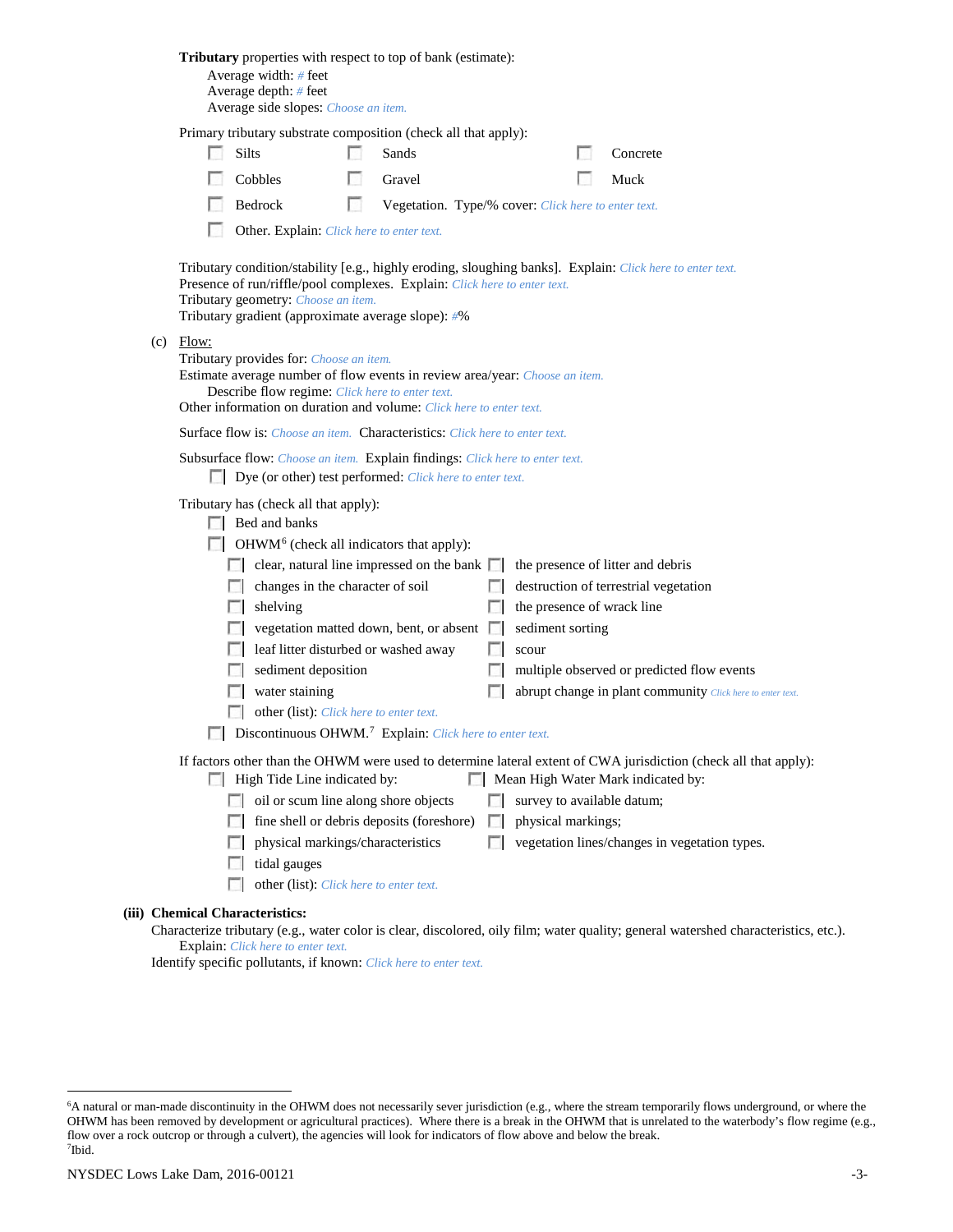## **(iv) Biological Characteristics. Channel supports (check all that apply):**

- Riparian corridor. Characteristics (type, average width): *Click here to enter text.*
- Wetland fringe. Characteristics: *Click here to enter text.*
- Habitat for:
	- Federally Listed species. Explain findings: *Click here to enter text.*
	- Fish/spawn areas. Explain findings: *Click here to enter text.*
	- Other environmentally-sensitive species. Explain findings: *Click here to enter text.*
	- г. Aquatic/wildlife diversity. Explain findings: *Click here to enter text.*

#### **2. Characteristics of wetlands adjacent to non-TNW that flow directly or indirectly into TNW**

#### **(i) Physical Characteristics:**

- (a) General Wetland Characteristics:
	- Properties:

Wetland size: *#* acres Wetland type. Explain: *Click here to enter text.*

Wetland quality. Explain: *Click here to enter text.*

Project wetlands cross or serve as state boundaries. Explain: *Click here to enter text.*

(b) General Flow Relationship with Non-TNW: Flow is: *Choose an item.* Explain: *Click here to enter text.*

Surface flow is: *Choose an item.* Characteristics: *Click here to enter text.*

Subsurface flow: *Choose an item.* Explain findings: *Click here to enter text.*

Dye (or other) test performed: *Click here to enter text.*

#### (c) Wetland Adjacency Determination with Non-TNW:

- $\Box$  Directly abutting
- Not directly abutting
	- 100 Discrete wetland hydrologic connection. Explain: *Click here to enter text.*
	- Ecological connection. Explain: *Click here to enter text.* **The Company**
	- $\sim$ Separated by berm/barrier. Explain: *Click here to enter text.*
- (d) Proximity (Relationship) to TNW

Project wetlands are *Choose an item.* river miles from TNW. Project waters are *Choose an item.* aerial (straight) miles from TNW. Flow is from: *Choose an item.* Estimate approximate location of wetland as within the *Choose an item.* floodplain.

#### **(ii) Chemical Characteristics:**

Characterize wetland system (e.g., water color is clear, brown, oil film on surface; water quality; general watershed characteristics; etc.). Explain: *Click here to enter text.*

Identify specific pollutants, if known: *Click here to enter text.*

#### **(iii) Biological Characteristics. Wetland supports (check all that apply):**

- Riparian buffer. Characteristics (type, average width): *Click here to enter text.*
- Vegetation type/percent cover. Explain: *Click here to enter text.*
- $\Box$  Habitat for:
	- Federally Listed species. Explain findings: *Click here to enter text*.
	- Fish/spawn areas. Explain findings: *Click here to enter text*.
	- Other environmentally-sensitive species. Explain findings: *Click here to enter text.*
	- Aquatic/wildlife diversity. Explain findings: *Click here to enter text.*

#### **3. Characteristics of all wetlands adjacent to the tributary (if any)**

All wetland(s) being considered in the cumulative analysis: *Choose an item.* Approximately (*#*) acres in total are being considered in the cumulative analysis.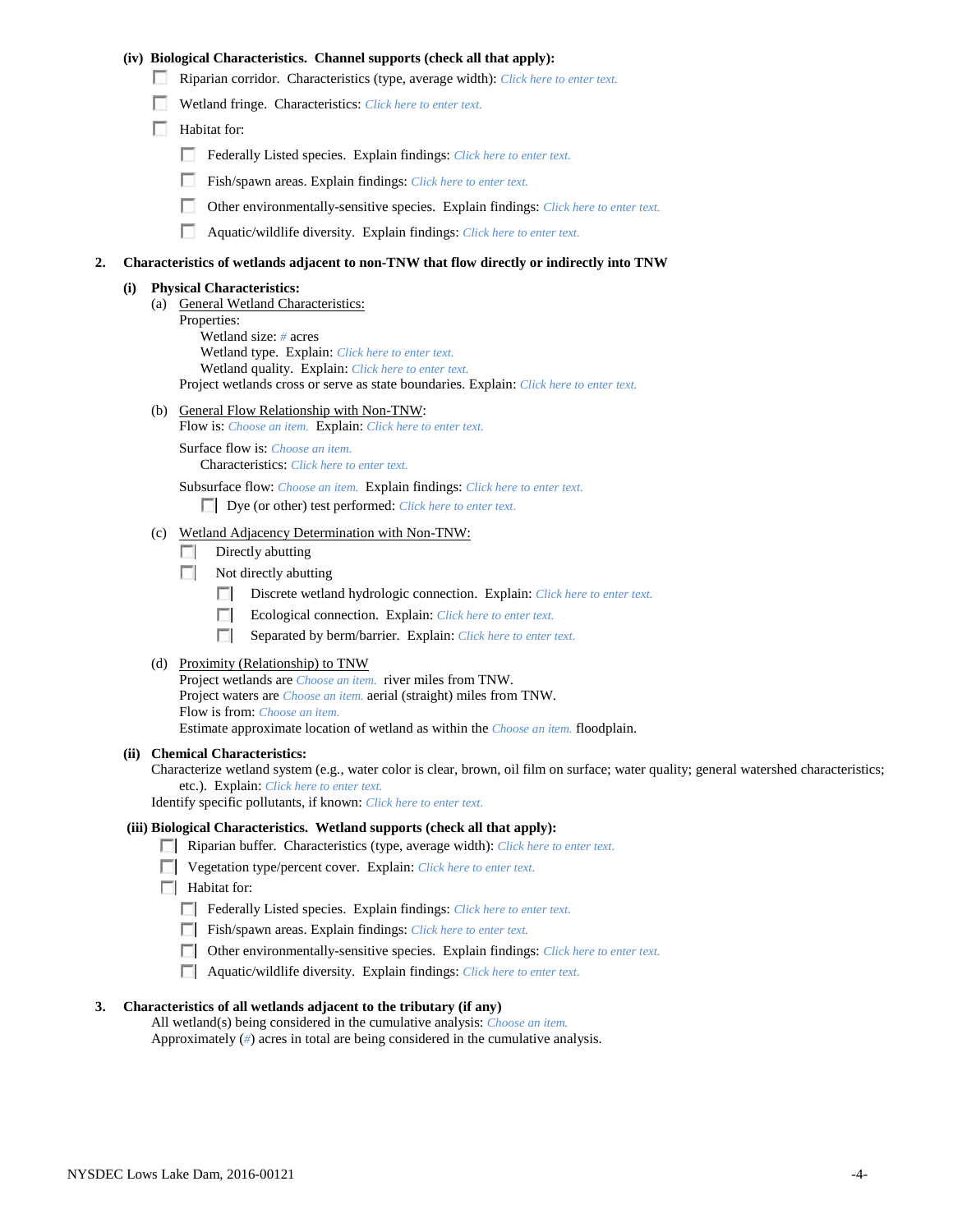For each wetland, specify the following:

| Directly abuts? $(Y/N)$ | Size (in acres) | Directly abuts? $(Y/N)$ | Size (in acres) |
|-------------------------|-----------------|-------------------------|-----------------|
| Y/N                     |                 |                         |                 |
| Y/N                     |                 | Y/N                     |                 |
| Y/N                     |                 | Y/N                     |                 |
| Y/N                     |                 | Y/N                     |                 |

Summarize overall biological, chemical and physical functions being performed: *Click here to enter text.*

## **C. SIGNIFICANT NEXUS DETERMINATION**

**A significant nexus analysis will assess the flow characteristics and functions of the tributary itself and the functions performed by any wetlands adjacent to the tributary to determine if they significantly affect the chemical, physical, and biological integrity of a TNW. For each of the following situations, a significant nexus exists if the tributary, in combination with all of its adjacent wetlands, has more than a speculative or insubstantial effect on the chemical, physical and/or biological integrity of a TNW. Considerations when evaluating significant nexus include, but are not limited to the volume, duration, and frequency of the flow of water in the tributary and its proximity to a TNW, and the functions performed by the tributary and all its adjacent wetlands. It is not appropriate to determine significant nexus based solely on any specific threshold of distance (e.g. between a tributary and its adjacent wetland or between a tributary and the TNW). Similarly, the fact an adjacent wetland lies within or outside of a floodplain is not solely determinative of significant nexus.** 

### **Draw connections between the features documented and the effects on the TNW, as identified in the** *Rapanos* **Guidance and discussed in the Instructional Guidebook. Factors to consider include, for example:**

- Does the tributary, in combination with its adjacent wetlands (if any), have the capacity to carry pollutants or flood waters to TNWs, or to reduce the amount of pollutants or flood waters reaching a TNW?
- Does the tributary, in combination with its adjacent wetlands (if any), provide habitat and lifecycle support functions for fish and other species, such as feeding, nesting, spawning, or rearing young for species that are present in the TNW?
- Does the tributary, in combination with its adjacent wetlands (if any), have the capacity to transfer nutrients and organic carbon that support downstream foodwebs?
- Does the tributary, in combination with its adjacent wetlands (if any), have other relationships to the physical, chemical, or biological integrity of the TNW?

### *Note: the above list of considerations is not inclusive and other functions observed or known to occur should be documented below:*

- **1. Significant nexus findings for non-RPW that has no adjacent wetlands and flows directly or indirectly into TNWs.** Explain findings of presence or absence of significant nexus below, based on the tributary itself, then go to Section III.D: *Click here to enter text.*
- **2. Significant nexus findings for non-RPW and its adjacent wetlands, where the non-RPW flows directly or indirectly into TNWs.**  Explain findings of presence or absence of significant nexus below, based on the tributary in combination with all of its adjacent wetlands, then go to Section III.D: *Click here to enter text.*
- **3. Significant nexus findings for wetlands adjacent to an RPW but that do not directly abut the RPW.** Explain findings of presence or absence of significant nexus below, based on the tributary in combination with all of its adjacent wetlands, then go to Section III.D: *Click here to enter text.*

# **D. DETERMINATIONS OF JURISDICTIONAL FINDINGS. THE SUBJECT WATERS/WETLANDS ARE (CHECK ALL THAT APPLY):**

- **1. TNWs and Adjacent Wetlands.** Check all that apply and provide size estimates in review area:
	- TNWs: *#* linear feet *#* width (ft), Or, *#* acres.
	- **Wetlands adjacent to TNWs: # acres.**

## **2. RPWs that flow directly or indirectly into TNWs.**

- $\nabla$  Tributaries of TNWs where tributaries typically flow year-round are jurisdictional. Provide data and rationale indicating that tributary is perennial: Lows Lake is a perennial waterbody that flows thorugh the dam structure into Hitchins Pond and eventually into Tupper Lake and the Raquette River, a TNW. Year round flow is evident from all aerial photographs as well as USGS mapping.
- Tributaries of TNW where tributaries have continuous flow "seasonally" (e.g., typically three months each year) are jurisdictional. Data supporting this conclusion is provided at Section III.B. Provide rationale indicating that tributary flows seasonally: *Click here to enter text.*.

Provide estimates for jurisdictional waters in the review area (check all that apply):

- Tributary waters: # linear feet # width (ft).
- Other non-wetland waters: *#* acres.

Identify type(s) of waters: *Click here to enter text.*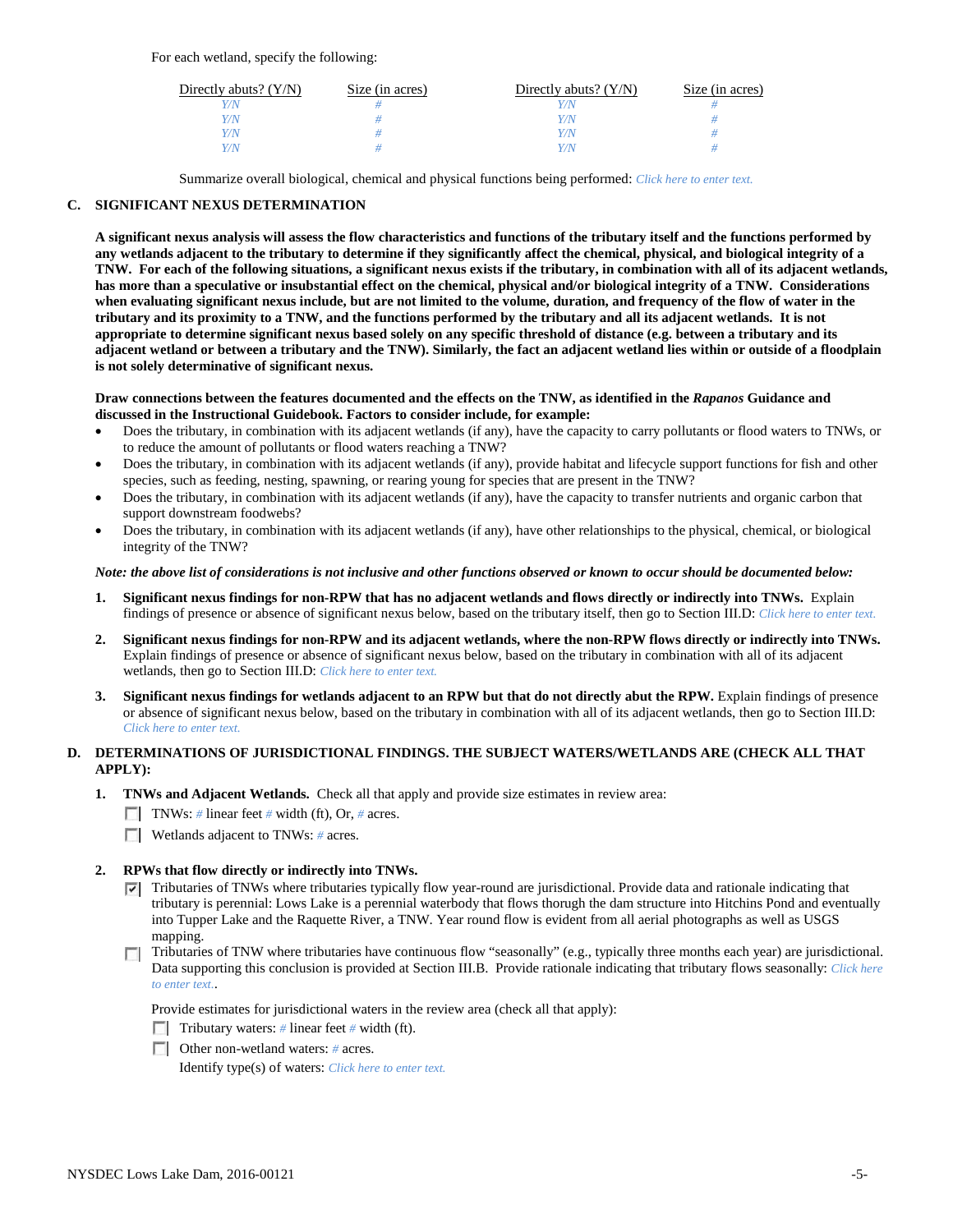### **3. Non-RPWs[8](#page-5-0) that flow directly or indirectly into TNWs.**

Waterbody that is not a TNW or an RPW, but flows directly or indirectly into a TNW, and it has a significant nexus with a TNW is jurisdictional. Data supporting this conclusion is provided at Section III.C.

Provide estimates for jurisdictional waters within the review area (check all that apply):

- **Tributary waters:** # linear feet # width (ft).
- Other non-wetland waters: *#* acres. Identify type(s) of waters: *Click here to enter text.*
- **4. Wetlands directly abutting an RPW that flow directly or indirectly into TNWs.**
	- **Wetlands directly abut RPW and thus are jurisdictional as adjacent wetlands.** 
		- $\Box$  Wetlands directly abutting an RPW where tributaries typically flow year-round. Provide data and rationale indicating that tributary is perennial in Section III.D.2, above. Provide rationale indicating that wetland is directly abutting an RPW: *Click here to enter text.*
		- Wetlands directly abutting an RPW where tributaries typically flow "seasonally." Provide data indicating that tributary is seasonal in Section III.B and rationale in Section III.D.2, above. Provide rationale indicating that wetland is directly abutting an RPW: *Click here to enter text.*

Provide acreage estimates for jurisdictional wetlands in the review area: *#* acres.

- **5. Wetlands adjacent to but not directly abutting an RPW that flow directly or indirectly into TNWs.**
	- $\Box$  Wetlands that do not directly abut an RPW, but when considered in combination with the tributary to which they are adjacent and with similarly situated adjacent wetlands, have a significant nexus with a TNW are jurisidictional. Data supporting this conclusion is provided at Section III.C.

Provide acreage estimates for jurisdictional wetlands in the review area: *#* acres.

- **6. Wetlands adjacent to non-RPWs that flow directly or indirectly into TNWs.** 
	- Wetlands adjacent to such waters, and have when considered in combination with the tributary to which they are adjacent Г. and with similarly situated adjacent wetlands, have a significant nexus with a TNW are jurisdictional. Data supporting this conclusion is provided at Section III.C.

Provide estimates for jurisdictional wetlands in the review area: *#* acres.

### **7. Impoundments of jurisdictional waters. [9](#page-5-1)**

As a general rule, the impoundment of a jurisdictional tributary remains jurisdictional.

- Demonstrate that impoundment was created from "waters of the U.S.," or
- Demonstrate that water meets the criteria for one of the categories presented above (1-6), or
- n Demonstrate that water is isolated with a nexus to commerce (see E below).
- **E. ISOLATED [INTERSTATE OR INTRA-STATE] WATERS, INCLUDING ISOLATED WETLANDS, THE USE, DEGRADATION OR DESTRUCTION OF WHICH COULD AFFECT INTERSTATE COMMERCE, INCLUDING ANY SUCH WATERS (CHECK ALL THAT APPLY):[10](#page-5-2)**
	- which are or could be used by interstate or foreign travelers for recreational or other purposes.
	- from which fish or shellfish are or could be taken and sold in interstate or foreign commerce.
	- which are or could be used for industrial purposes by industries in interstate commerce.
	- Interstate isolated waters.Explain: *Click here to enter text.*
	- Other factors.Explain: *Click here to enter text.*

#### **Identify water body and summarize rationale supporting determination:** *Click here to enter text.*

Provide estimates for jurisdictional waters in the review area (check all that apply):

- Tributary waters: # linear feet # width (ft).
- Other non-wetland waters: *#* acres.

Identify type(s) of waters: *Click here to enter text.*

Wetlands: *#* acres.

 $\frac{1}{8}$ See Footnote # 3.

<span id="page-5-1"></span><span id="page-5-0"></span><sup>&</sup>lt;sup>9</sup> To complete the analysis refer to the key in Section III.D.6 of the Instructional Guidebook.

<span id="page-5-2"></span><sup>&</sup>lt;sup>10</sup> Prior to asserting or declining CWA jurisdiction based solely on this category, Corps Districts will elevate the action to Corps and EPA HQ for review consistent with the process described in the Corps/EPA *Memorandum Regarding CWA Act Jurisdiction Following Rapanos.*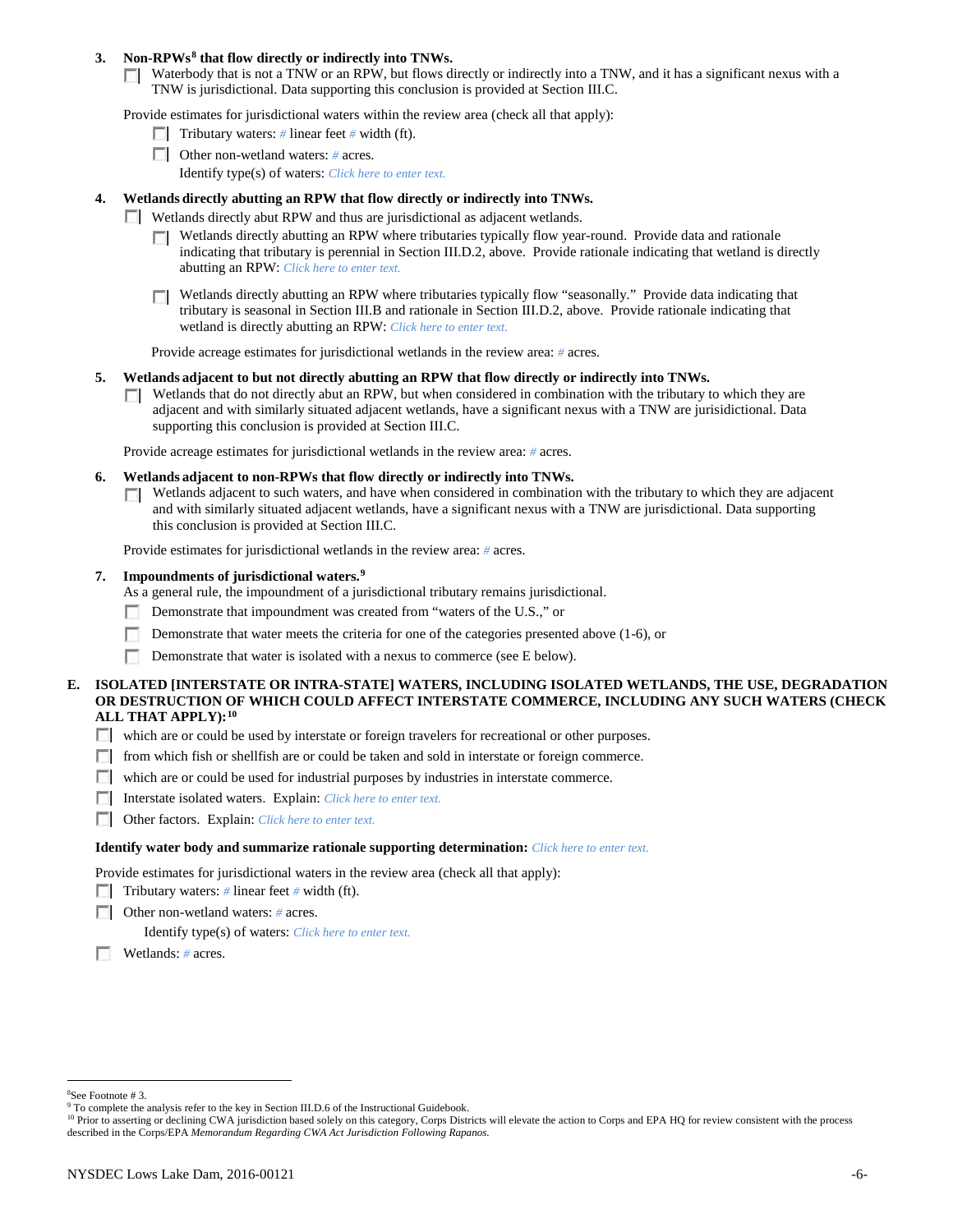| F. |        | NON-JURISDICTIONAL WATERS, INCLUDING WETLANDS (CHECK ALL THAT APPLY):                                                                                                                                                                                                                                                                                                                                                                                                     |
|----|--------|---------------------------------------------------------------------------------------------------------------------------------------------------------------------------------------------------------------------------------------------------------------------------------------------------------------------------------------------------------------------------------------------------------------------------------------------------------------------------|
|    | $\Box$ | If potential wetlands were assessed within the review area, these areas did not meet the criteria in the 1987 Corps of Engineers<br>Wetland Delineation Manual and/or appropriate Regional Supplements.<br>Review area included isolated waters with no substantial nexus to interstate (or foreign) commerce.<br>Prior to the Jan 2001 Supreme Court decision in "SWANCC," the review area would have been regulated based solely on the<br>"Migratory Bird Rule" (MBR). |
|    | n      | Waters do not meet the "Significant Nexus" standard, where such a finding is required for jurisdiction. Explain: Click here to enter text.                                                                                                                                                                                                                                                                                                                                |
|    | п      | Other: (explain, if not covered above): Click here to enter text.                                                                                                                                                                                                                                                                                                                                                                                                         |
|    |        | Provide acreage estimates for non-jurisdictional waters in the review area, where the sole potential basis of jurisdiction is the MBR factors<br>(i.e., presence of migratory birds, presence of endangered species, use of water for irrigated agriculture), using best professional judgment<br>(check all that apply):                                                                                                                                                 |
|    |        | Non-wetland waters (i.e., rivers, streams): # linear feet # width (ft).                                                                                                                                                                                                                                                                                                                                                                                                   |
|    |        | Lakes/ponds: $# \, \text{acres.}$                                                                                                                                                                                                                                                                                                                                                                                                                                         |
|    |        | Other non-wetland waters: # acres. List type of aquatic resource: Click here to enter text                                                                                                                                                                                                                                                                                                                                                                                |
|    |        | Wetlands: # acres.                                                                                                                                                                                                                                                                                                                                                                                                                                                        |
|    |        | Provide acreage estimates for non-jurisdictional waters in the review area that do not meet the "Significant Nexus" standard, where such a<br>finding is required for jurisdiction (check all that apply):                                                                                                                                                                                                                                                                |
|    |        | Non-wetland waters (i.e., rivers, streams): $\#$ linear feet $\#$ width (ft).                                                                                                                                                                                                                                                                                                                                                                                             |
|    |        | Lakes/ponds: $# \, \text{acres.}$                                                                                                                                                                                                                                                                                                                                                                                                                                         |
|    |        | Other non-wetland waters: # acres. List type of aquatic resource: Click here to enter text                                                                                                                                                                                                                                                                                                                                                                                |
|    |        | Wetlands: # acres.                                                                                                                                                                                                                                                                                                                                                                                                                                                        |
|    |        | <b>SECTION IV: DATA SOURCES.</b>                                                                                                                                                                                                                                                                                                                                                                                                                                          |
|    |        | A. SUPPORTING DATA. Data reviewed for JD (check all that apply - checked items shall be included in case file and, where checked and<br>requested, appropriately reference sources below):<br>Maps, plans, plots or plat submitted by or on behalf of the applicant/consultant: Click here to enter text.                                                                                                                                                                 |
|    |        | Data sheets prepared/submitted by or on behalf of the applicant/consultant.                                                                                                                                                                                                                                                                                                                                                                                               |
|    |        | Office concurs with data sheets/delineation report.                                                                                                                                                                                                                                                                                                                                                                                                                       |
|    |        | Office does not concur with data sheets/delineation report.                                                                                                                                                                                                                                                                                                                                                                                                               |
|    |        | Data sheets prepared by the Corps: Click here to enter text.                                                                                                                                                                                                                                                                                                                                                                                                              |
|    |        | Corps navigable waters' study: Click here to enter text.                                                                                                                                                                                                                                                                                                                                                                                                                  |
|    |        | U.S. Geological Survey Hydrologic Atlas: Click here to enter text.                                                                                                                                                                                                                                                                                                                                                                                                        |
|    |        | USGS NHD data.                                                                                                                                                                                                                                                                                                                                                                                                                                                            |
|    |        | USGS 8 and 12 digit HUC maps.                                                                                                                                                                                                                                                                                                                                                                                                                                             |
|    | ⊽      | U.S. Geological Survey map(s). Cite scale & quad name: Sabattis, NY 1:24000                                                                                                                                                                                                                                                                                                                                                                                               |
|    |        | USDA Natural Resources Conservation Service Soil Survey. Citation: Click here to enter text.                                                                                                                                                                                                                                                                                                                                                                              |
|    | г      | National wetlands inventory map(s). Cite name: Click here to enter text.                                                                                                                                                                                                                                                                                                                                                                                                  |
|    | г      | State/Local wetland inventory map(s): Click here to enter text.                                                                                                                                                                                                                                                                                                                                                                                                           |
|    | п      | FEMA/FIRM maps: Click here to enter text.                                                                                                                                                                                                                                                                                                                                                                                                                                 |
|    |        | 100-year Floodplain Elevation is: Click here to enter text. (National Geodectic Vertical Datum of 1929)                                                                                                                                                                                                                                                                                                                                                                   |
|    | ⊽      | Photographs: $\overline{\smile}$ Aerial (Name & Date): Various internet (Google, Bing)                                                                                                                                                                                                                                                                                                                                                                                    |
|    |        | Other (Name & Date): Click here to enter text.<br>or $\Box$                                                                                                                                                                                                                                                                                                                                                                                                               |
|    |        | Previous determination(s). File no. and date of response letter: Click here to enter text.                                                                                                                                                                                                                                                                                                                                                                                |
|    | п      |                                                                                                                                                                                                                                                                                                                                                                                                                                                                           |
|    |        | Applicable/supporting case law: Click here to enter text.                                                                                                                                                                                                                                                                                                                                                                                                                 |
|    | г<br>E | Applicable/supporting scientific literature: Click here to enter text.<br>Other information (please specify): Click here to enter text.                                                                                                                                                                                                                                                                                                                                   |

# **B. ADDITIONAL COMMENTS TO SUPPORT JD:** *Click here to enter text.*